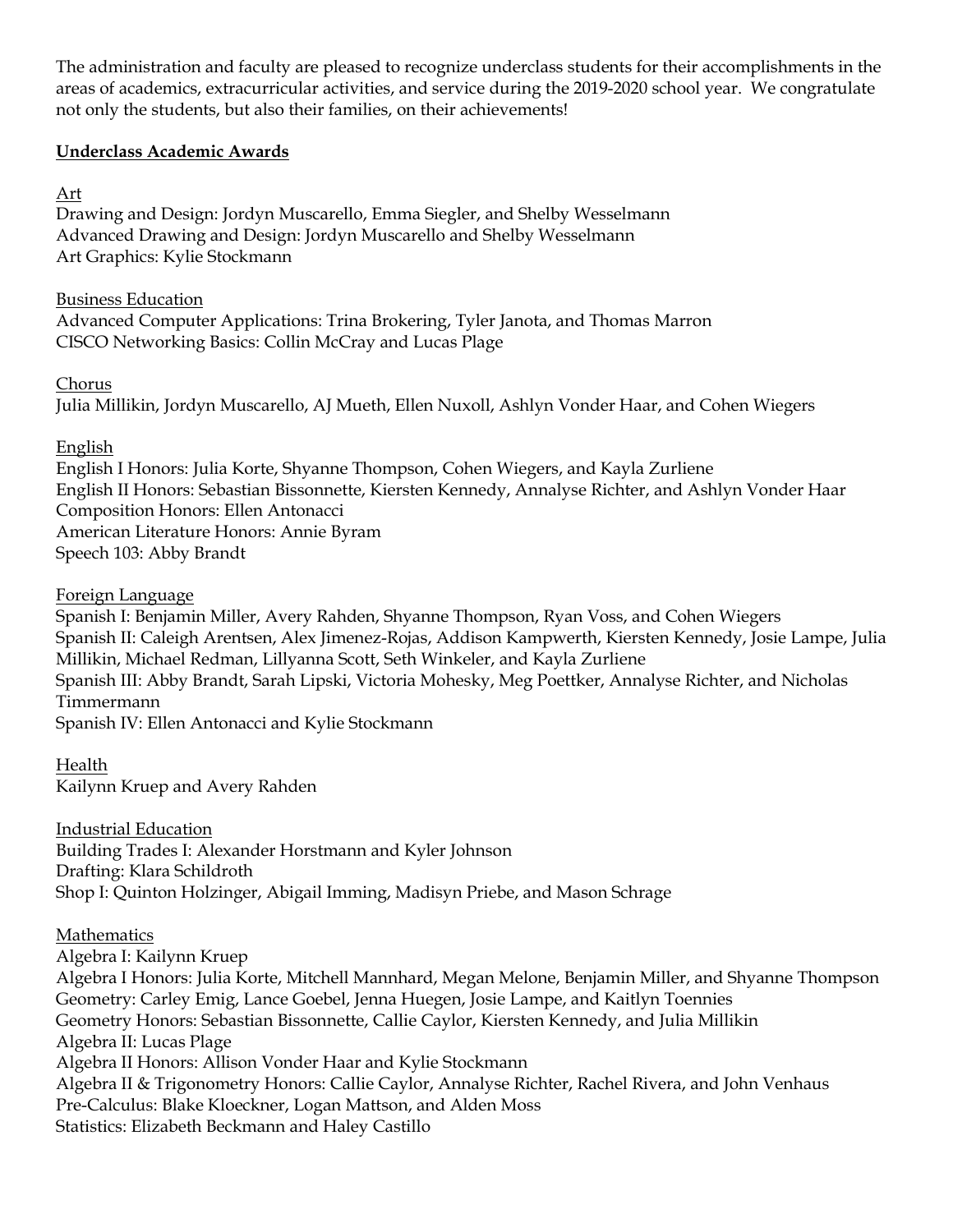#### **Science**

Physical Science: Cecilia Havrilka Physical Science Honors: Julia Korte and Shyanne Thompson Biology: Kiersten Kennedy Biology Honors: Caleigh Arentsen, Callie Caylor, Joseph Goring, Julia Millikin, and Annalyse Richter Chemistry: Joshua Schmitt Chemistry Honors: Blake Kloeckner and Jordyn Muscarello Introduction to Agriculture: Brennan Kehrer and Logan Vonder Haar

#### Social Studies

American Government: Cecilia Havrilka, Benjamin Miller, Ellen Nuxoll, and Cohen Wiegers World History: Nicholas AuBuchon and Gavynn Baer American History: Haley Castillo and Parker Johnson Advanced Placement (AP) American History: Blake Kloeckner and Thomas Marron

#### Theology

Theology I: Cecilia Havrilka, Addison Kampwerth, Josie Lampe, Ellen Nuxoll, Shyanne Thompson, Ryan Voss, and Kayla Zurliene Theology II: Landon Albers, Sebastian Bissonnette, Abigail Holtgrave, Jenna Huegen, Emily Johnston, Kiersten

Kennedy, Julia Millikin, Meg Poettker, Michael Redman (2), Annalyse Richter (2), and Ashlyn Vonder Haar Theology III: Ellen Antonacci, Abby Brandt (2), Annie Byram, Haley Castillo, Emerson Dermody, Myah Helmkamp, Tyler Jasper, Blake Kloeckner, Sarah Lipski, Logan Mattson, Alden Moss, Christian Wascher, Olyvia Wilken, and Ashley Wuebbels

#### **Christian Service Awards**

Ian Berndsen, Josie Lampe, and Reagan Rickhoff

### **Underclass Extracurricular Activities Awards**

Fall Play Olivia Hemker, Mason Schrage, and Ashlyn Vonder Haar

FBLA (Future Business Leaders of America) Callie Caylor and Ashlyn Vonder Haar

*Knight* Yearbook Benjamin Miller, Shyanne Thompson, and Allison Vonder Haar

*Lance* Newspaper Callie Caylor

Liturgical Planning Team Callie Caylor, Kylie Stockmann, and Claire Tasker

St. Vincent DePaul Society Emerson Dermody, Ella Klostermann, Benjamin Miller, and Ellen Nuxoll

Scholar Bowl Nicholas AuBuchon and Cohen Wiegers

Spanish Club Caleigh Arentsen, Samantha Mansfield, and Ellen Nuxoll